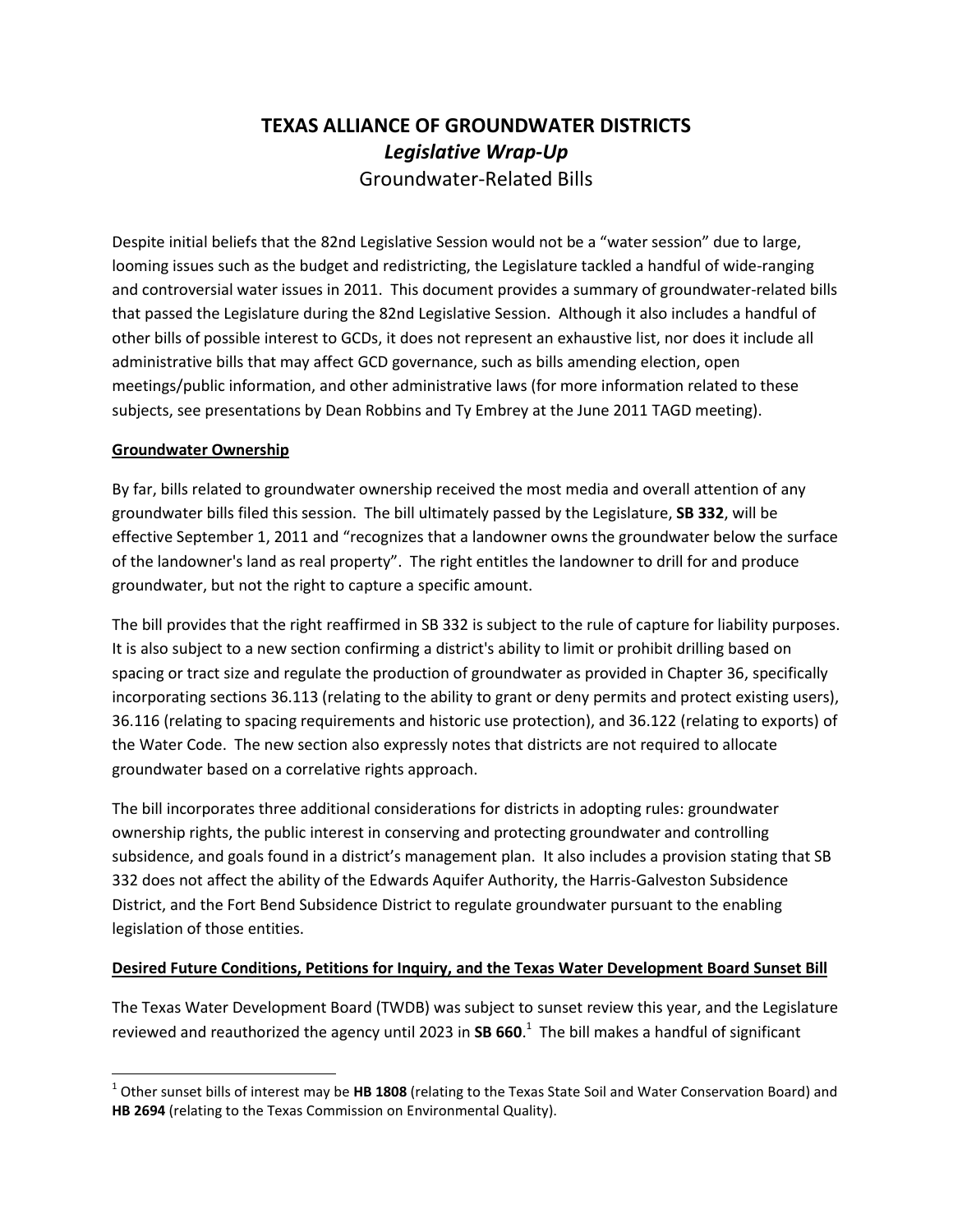changes to Texas groundwater law, including the addition of a Groundwater Management Area (GMA) representative to each applicable Regional Water Planning Group (RWPG).<sup>2</sup>

SB 660 also requires Regional Water Plans (RWPs) to be consistent with applicable desired future conditions (DFCs) and adds additional informational requirements for the state water plan. Notably, the bill requires TWDB and the Texas Commission on Environmental Quality (TCEQ), in consultation with the Water Conservation Advisory Council (WCAC), to develop a uniform water use calculation system. These changes are consistent with the changes made by SB 181, discussed below.

Consistent with SB 737 (also discussed below), SB 660 changes the term "managed available groundwater" to "modeled available groundwater" in order to better reflect the meaning of the term. SB 660 also makes comprehensive changes to the process for establishing and adopting DFCs in the various GMAs and filing petitions for inquiry at TCEQ. Due to the importance of these changes for GCDs, they are discussed in greater detail here. Though two separate proposals for amending the DFC appeals process were introduced during the Legislative Session, neither version passed. As a result, the DFC appeals process at TWDB remains substantively unchanged.

# *Establishing DFCs*

SB 660 adds a definition for DFCs to Chapter 36 and requires districts to ensure that management plan goals and objectives are consistent with achieving applicable DFCs. The bill adds nine new factors that districts must consider when renewing or establishing DFCs:

- 1. aquifer uses or conditions within the management area, including conditions that differ substantially from one geographic area to another;
- 2. the water supply needs and water management strategies included in the state water plan;
- 3. hydrological conditions, including for each aquifer in the management area the total estimated recoverable storage as provided by the executive administrator, and the average annual recharge, inflows, and discharge;
- 4. other environmental impacts, including impacts on spring flow and other interactions between groundwater and surface water;
- 5. the impact on subsidence;
- 6. socioeconomic impacts reasonably expected to occur;
- 7. the impact on the interests and rights in private property, including ownership and the rights of management area landowners and their lessees and assigns in groundwater;
- 8. the feasibility of achieving the DFC; and
- 9. any other information relevant to the specific DFCs.

Pursuant to the act, DFCs must also "provide a balance between the highest practicable level of groundwater production and the conservation, preservation, protection, recharging, and prevention of waste of groundwater and control of subsidence in the management area".

l  $^{2}$  GMA members are required to appoint a representative as soon as possible after the act's effective date of September 1, 2011.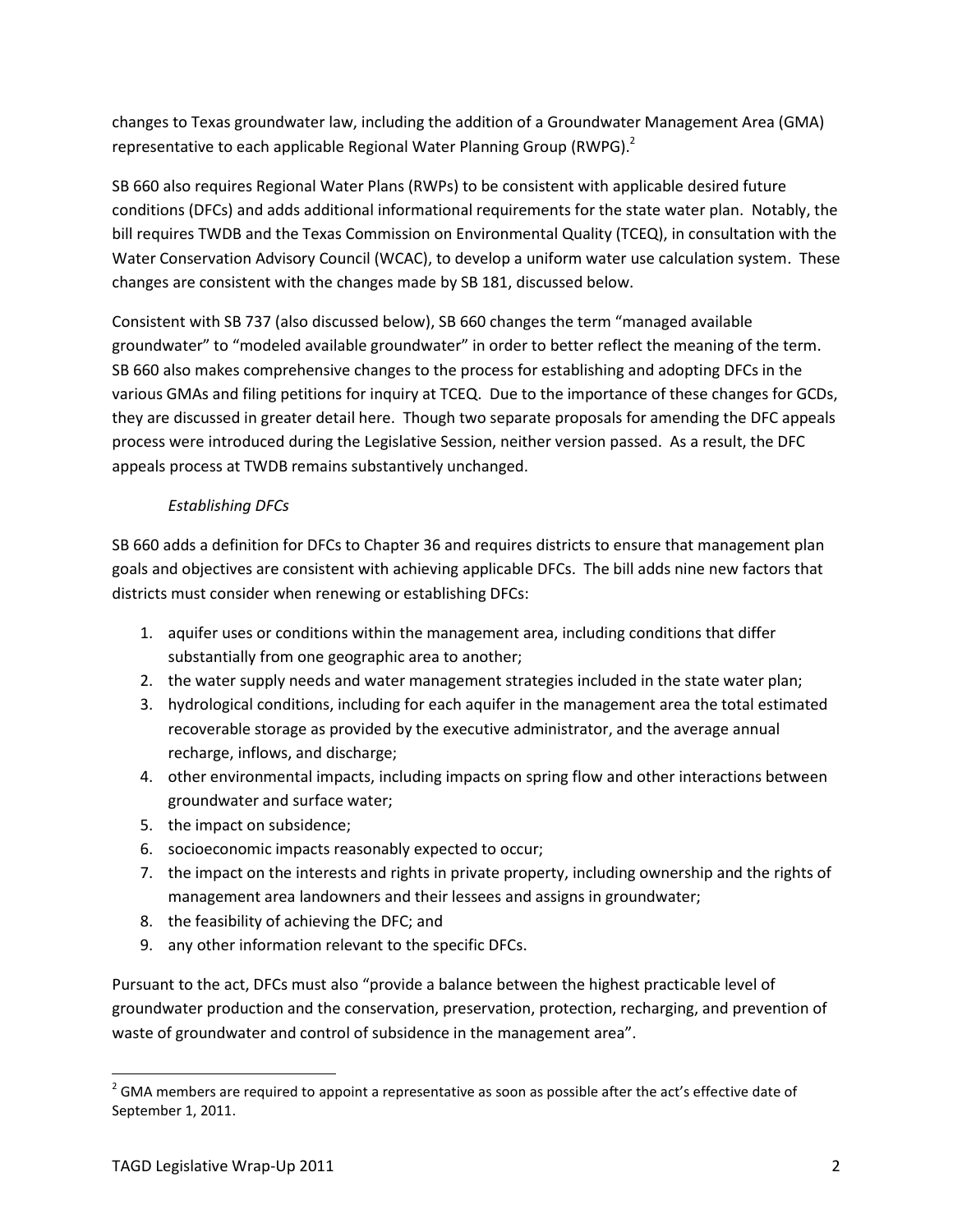The bill also incorporates two changes aimed to improve the information exchange at the GMA level and aid in the development of DFCs. GMA members now have the opportunity to request TCEQ and TWDB provide nonvoting technical staff for GMA meetings and may appoint nonvoting advisory committees to represent various interests, such as social, environmental, and economic interests.

# *Providing Notice of DFCs*

It should be noted that SB 660 implements additional notice provisions for considering and adopting DFCs at the GMA and district level. In both instances, notice must be provided pursuant to the Open Meetings Act, plus at least 10 days in advance of the applicable meeting. For GMA meetings, one district may be responsible for fulfilling all notice requirements and providing notice to the Secretary of State, the various county clerks in the GMA, and each district office in the GMA. However, failure or refusal of one or more districts to post notice of a GMA meeting does not invalidate actions at the meeting.

# *Adopting DFCs*

SB 660 requires that two-thirds of all districts in the GMA vote to approve distribution of DFCs to districts in GMA. At that point, a 90-day (minimum) public comment period begins. Each district must hold a public hearing (after giving notice as described above) on the proposed DFCs relevant to the district, making copies of DFC reports available to the public. After the hearing, the district must summarize relevant comments received and any suggested revisions to the proposed DFC for the next GMA meeting. The district GMA representatives must then meet to consider all information and finally adopt the DFCs for the GMA. Again, two-thirds of all districts in the GMA must vote to adopt the proposed DFCs.

Once the DFCs are adopted, the districts, as part of the GMA, must prepare a detailed "DFC explanatory report" that includes the DFCs adopted, the policy and technical justifications for each adopted DFC, documentation showing how the nine new DFC factors were considered, a list of DFCs considered but not adopted and the reasons why, and an analysis of public comments received. This report must be submitted to TWDB and all GMA districts with documentation of notice of GMA meetings and the resolution adopting the DFCs. As soon as possible after receiving the report, the individual districts must adopt the applicable DFCs, providing the explanatory report, the DFCs adopted, and proof of notice to TWDB within 60 days of adoption.

# *Petitions for Inquiry*

The provisions of Chapter 36 related to petitions for inquiry at TCEQ were also substantively amended by SB 660. For the purposes of a petition, the bill defines "affected person" as: (1) a landowner in the GMA; (2) a district in or adjacent to the GMA; (3) a RWPG with a water management strategy in the GMA; (4) a person who holds or is applying for a permit from a district in the GMA; (5) a person who has groundwater rights in the GMA; or (6) any other person as affected by TCEQ rule. Affected persons are authorized to file a petition with TCEQ any time a district fails to comply with the following nine requirements (four original requirements are in italics; the others were added by SB 660):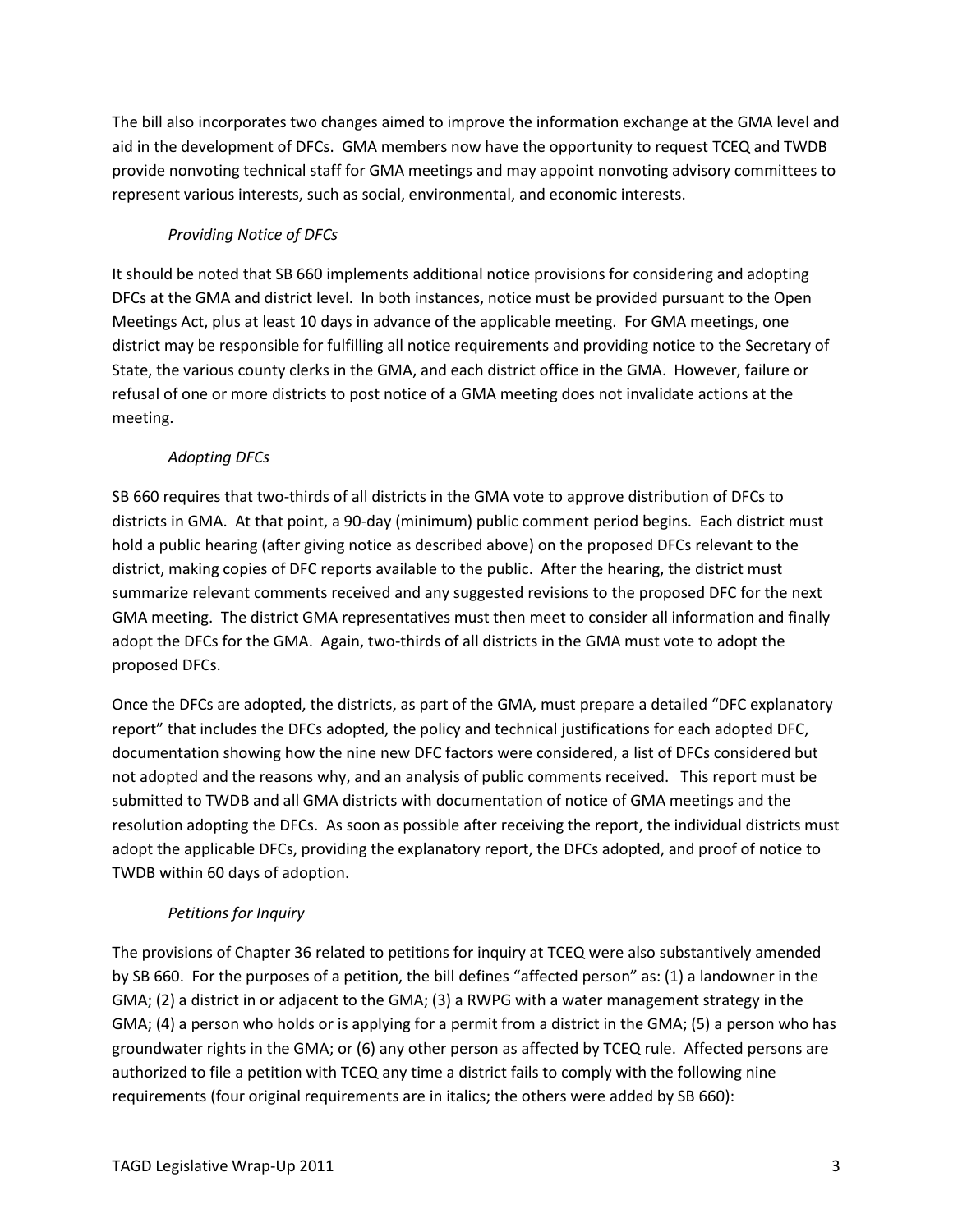- 1) submit a management plan to TWDB;
- 2) *participate in joint planning*;
- 3) adopt rules;
- 4) adopt applicable DFCs adopted by the GMA;
- 5) update the management plan within 2 years of adoption of new DFCs;
- 6) update rules to implement applicable DFCs within a year after updating the management plan;
- 7) *adopt rules designed to achieve DFCs*;
- 8) *adopt rules that adequately protect groundwater*; and
- 9) *enforce rules for the adequate protection of groundwater*.

The process for reviewing petitions remains unchanged. As before, penalties are issued in accordance with Texas Water Code § 36.3011, which has been amended to incorporate the nine provisions listed above.

## **General Groundwater**

In addition to the bills concerning groundwater ownership and desired future conditions, there were a number of bills that made general clarifications and relatively minor changes to Chapter 36. One such example, **SB 727**, simply cleans up all references to GCD management plans in Chapter 36 to achieve consistency among the statutes. Other legislative changes this session relate to permit requirements and exemptions.

#### *Permit Requirements*

One legislative and stakeholder objective this session was to change the term "managed available groundwater" to "modeled available groundwater" (MAG) in order to better reflect the intent of the phrase. **SB 737** does just that, defining the MAG as the amount of water that TWDB determines may be produced on an average annual basis to achieve a DFC. The bill also amends Texas Water Code § 36.1132 to clarify that districts should, to the extent possible, issue permits so that exempt and permitted production achieves applicable DFCs. The amended section also requires districts to consider the following five factors when issuing permits: (1) the MAG; (2) exempt groundwater use; (3) previously authorized withdrawals; (4) actual production; and (5) yearly precipitation and production patterns.

**HB 3109** makes a small change to Texas Water Code § 36.121, increasing the maximum population size in the statute from 100,000 to 115,000 for applicable municipalities producing groundwater in counties with a population of less than 14,000. In such instances, GCDs located within the county cannot require these municipalities to obtain a permit to produce water from wells purchased or owned, or to which the municipality held rights to, before the date on which the district was created.<sup>3</sup>

 $\overline{\phantom{a}}$ 

<sup>3</sup> See also section 181 of **HB 2702** (omnibus bracket adjustment bill), which passed this session and incorporates the new ceiling of 115,000, but also includes a municipal population size floor of 100,000 in Texas Water Code § 36.121. It is unclear at this time how this bill and HB 3109 will be read.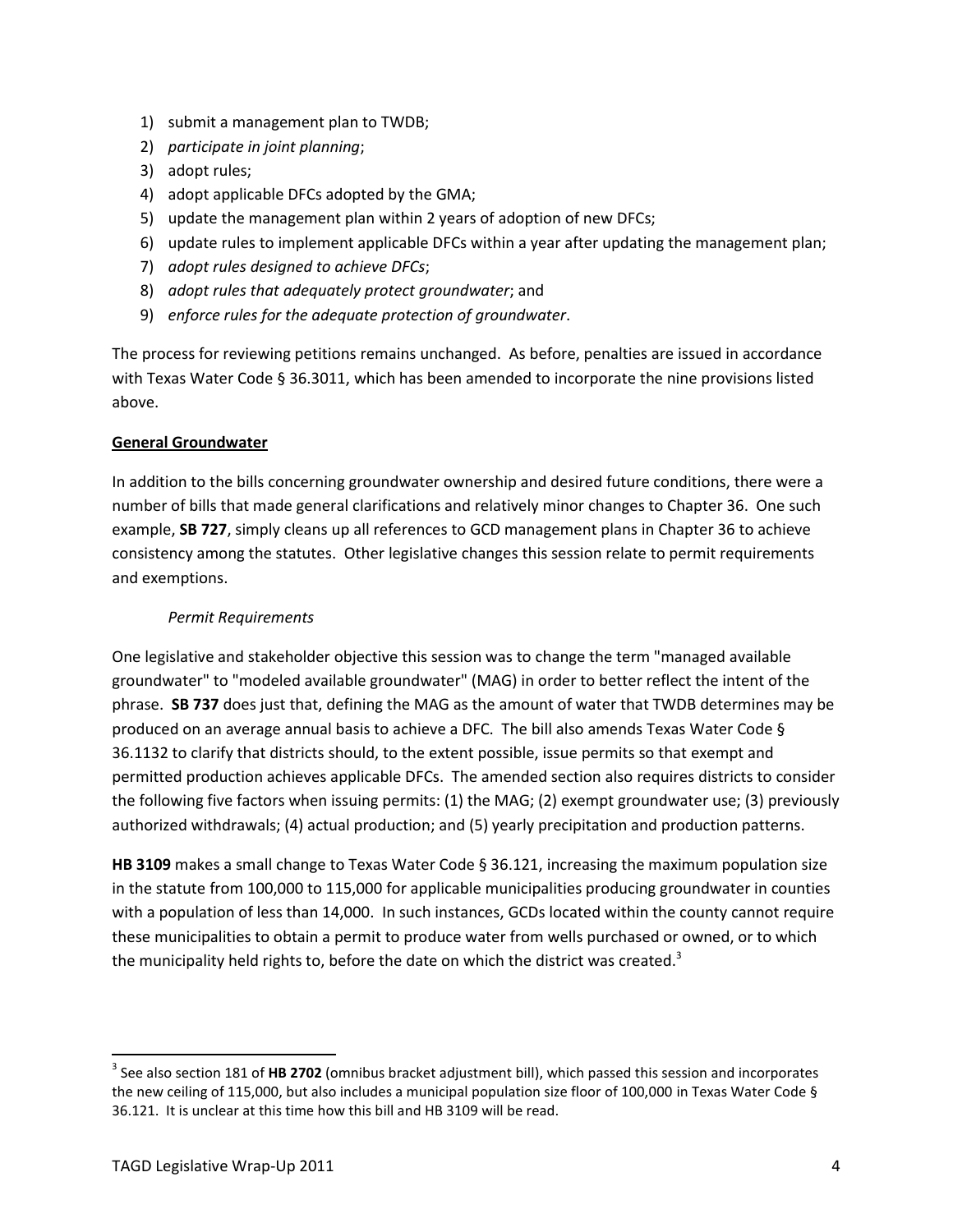Finally, **SB 693** provides that hearings on the issuance of a groundwater permit application must be conducted by the State Office of Administrative Hearings (SOAH) if requested by a party to the contested case hearing. The requesting party must bear the costs of the SOAH hearing.

## *Permit Exemptions*

The Legislature passed two bills aimed at clarifying permit exemptions in Chapter 36. **SB 691** makes clear that groundwater users must meet all factors to satisfy the domestic and livestock exemption found in Texas Water Code § 36. 117(b)(1) (domestic, poultry, or livestock; 10 acres or more; capable of producing no more than 25,000 gallons per day), rather than just one. Similarly, **SB 692** (adopted later in time than SB 691) makes generally the same changes to the domestic and livestock exemption, but also clarifies § 36.117 overall to specify that the exemptions provided in that section apply to the use of the water rather than the well itself – if the use of the water from the well changes, a permit may be required.

## **Priority Groundwater Management Areas**

Pursuant to Texas Water Code § 35.007(a), TCEQ and TWDB are charged with identifying areas of the state expected to experience critical groundwater problems for the next 25 years. As a result of **SB 313**, the Legislature has expanded this time period to 50 years in order to allow for more comprehensive data and correspond with statewide water planning efforts.

SB 313 also authorizes TCEQ to adopt certain rules related to priority groundwater management areas (PGMAs) and amends provisions related to the creation of a GCD in a PGMA, allowing for consolidation of adjacent PGMAs in certain instances. Late amendments to the bill address situations in which land within a PGMA is proposed for inclusion in a GCD that has already approved an ad valorem tax.

## **Notice to GCDs**

The Legislature adopted three bills that contemplate notice for GCDs. **HB 444** requires TCEQ to notify applicable GCDs of permit applications and contested case hearings for an injection well to dispose of industrial and municipal waste. Similarly, **SB 430** adds applicable GCDs to the list of entities TCEQ must notify when the agency receives information of a potential public health hazard due to groundwater contamination.

Another bill, **HB 3328**, received a great deal of attention late in the session. This bill outlines provisions for disclosing chemicals and processes used in hydraulic fracturing operations. Fracturing is the process by which a well operator pumps a liquid at sufficient power into a rock formation in order to break apart the rock and reach oil and gas reservoirs. Pursuant to the new bill, well operators must complete a form on each well and submit it to the Texas Railroad Commission for public availability. The form must include the total volume of water used in the hydraulic fracturing treatment and the information from the material safety data sheet for each hazardous chemical used in the treatment. The operator must also provide the Railroad Commission with a list of all other intentionally-used chemical ingredients not listed on the form. Disclosure of incidental, accidental, or unknown ingredients is not required. Entities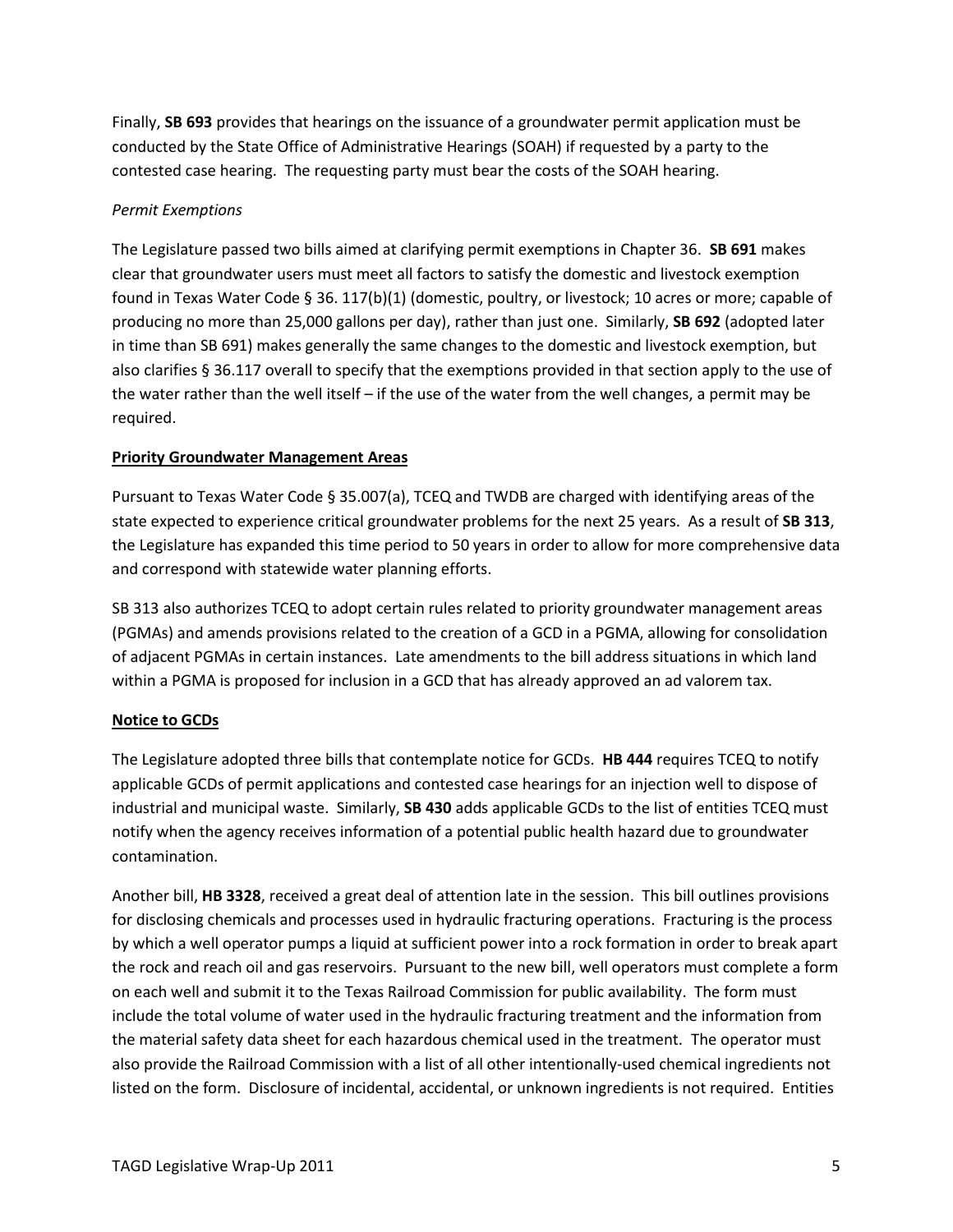may withhold certain trade secret information, subject to procedures found in the Texas Government Code and rules to be adopted by the Railroad Commission. The bill applies only to hydraulic fracturing treatment performed on a well for which an initial drilling permit is issued on or after the date that the Railroad Commission's rules first take effect.

#### **Water Conservation**

This section addresses a sample of bills dealing with water conservation. As it relates to rainwater harvesting, the Legislature passed a few bills related to various aspects, including HB 3391, HB 3372, and SB 1073, the most comprehensive of these being **HB 3391**. This bill allows for loans for developments using harvested rainwater, provides for rainwater harvesting technology to be used in certain new state buildings, and encourages cities and counties to provide rainwater harvesting incentives. TCEQ is required to adopt rules for the installation and maintenance of rainwater harvesting systems used for indoor potable purposes and connected to a public water supply system, and TWDB must now provide training on the subject (mandatory for staff in certain municipalities and counties).

**SB 181** amends RWPG requirements such that each RWP must now include information on projected water use and conservation and the implementation of projects necessary to meet the state's projected water demands. As mentioned previously, the bill also requires TCEQ and TWDB, in consultation with the WCAC, to develop a uniform methodology for calculating water use and conservation that will be used in developing water conservation plans and preparing reports.

Another water conservation bill that passed the Legislature this session is **SB 449**, the water stewardship tax exemption bill. This bill authorizes a tax exemption for property used for "water stewardship" purposes, outlining nine methods of water stewardship, including implementation of practices that reduce the amount of water used from exempt wells and allowing for groundwater monitoring for data collection purposes in accordance with GMA planning. The Texas Parks and Wildlife Department, in conjunction with the State Comptroller and, if requested, the Texas Agrilife Extension Service, will develop standards for approving such exemptions. As with the wildlife tax exemption, the property must first be qualified under an open space or timber exemption before qualifying for the water stewardship exemption. **SJR 16** is the proposed constitutional amendment that implements SB 449.

#### **Local District Bills**

The Legislature also passed a number of bills related to individual GCDs. **SB 1147** makes nonsubstantive changes to the enabling legislation of various districts (specifically, Guadalupe County GCD, Brazos Valley GCD, Cow Creek GCD, Gateway GCD, Goliad County GCD, Hays Trinity GCD, Irion County WCD, Middle Pecos GCD, Refugio GCD, and Texana GCD), codifying such language in the Special District Local Laws Code. Other legislation, described below, created new districts, modified district boundaries and fees, and amended provisions regarding directors and elections.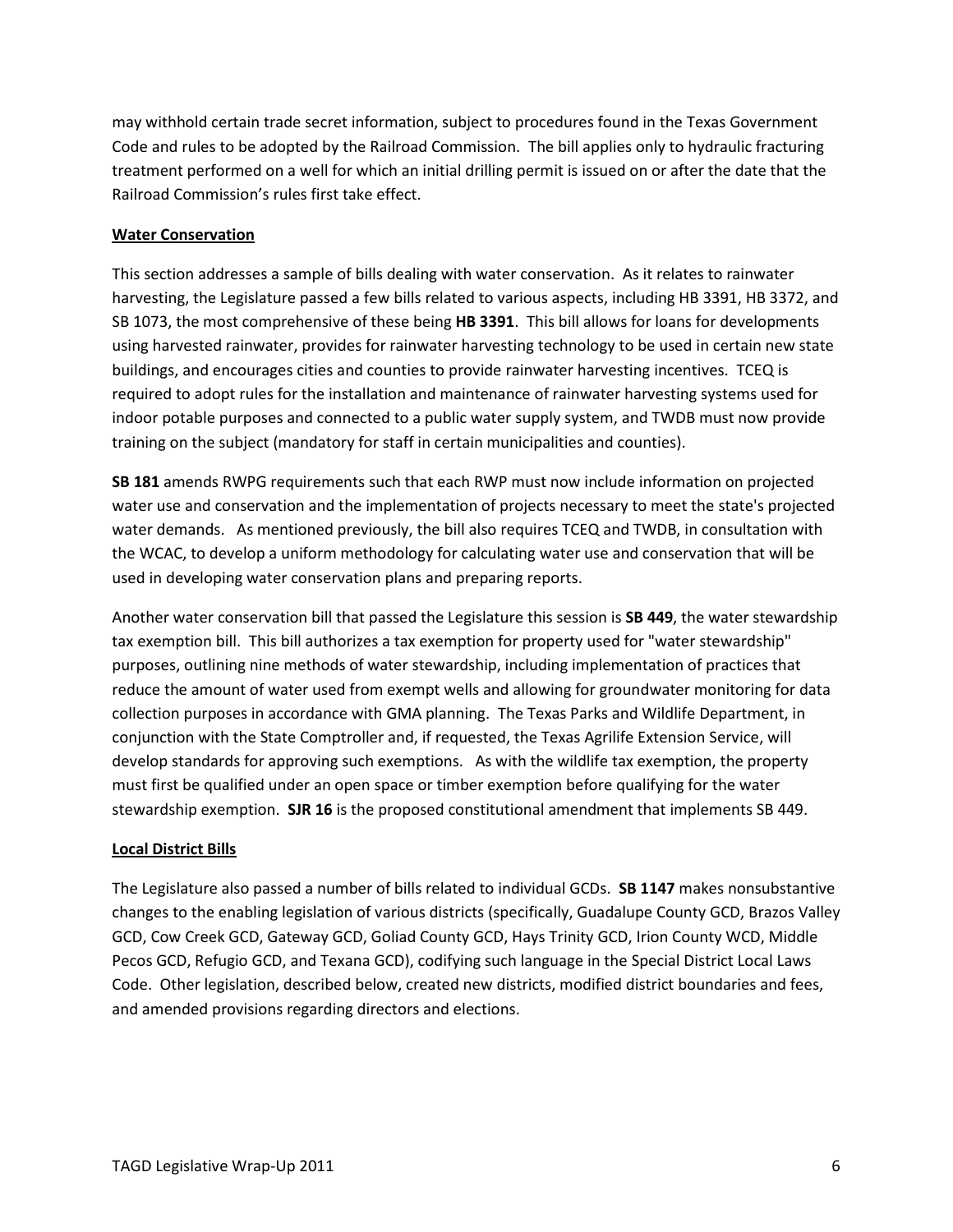#### *Created Districts*

The Legislature authorized the creation of two new single-county GCDs this session: Terrell County Groundwater Conservation District (**HB 2859**) and Calhoun County Groundwater Conservation District (**SB 1290**). If confirmed by voters in an election, Terrell County GCD will be a tax and fee-based district with five directors appointed by the Terrell County Commissioners Court and the authority to issue bonds. The district will be excluded from Texas Water Code § 36.121 (excluding certain municipal wells from GCD regulation) and will have the authority to impose production and export fees.

If confirmed by voters in an election, Calhoun County GCD will be a fee-based district with five elected directors. The district will not be empowered to impose a tax, but it may impose production and import fees. Interestingly, Calhoun County GCD appears to be the first district to have a mitigation provision in its enabling legislation. The bill authorizes the district to "assist in the mediation between landowners regarding the loss of existing groundwater supply of exempt domestic and livestock users due to the groundwater pumping of others."

#### *Boundaries*

Two districts will have changed boundaries after the session. Barton Springs-Edwards Aquifer CD will exclude certain territory in Bastrop County from its boundaries that was included in the Lost Pines GCD when that district was created in 1999. This bill (**HB 1060**) is a result of Texas Attorney General Opinion GA-0792 (August 2010), which held that "two different political subdivisions may not exercise jurisdiction over the same territory at the same time and for the same purpose."

Similarly, pursuant to **SB 1225**, landowners of certain Caldwell County property that is currently included in both the Gonzales County UWCD and Plum Creek CD will have the option of selecting the district they want to have jurisdiction over their property. If the landowner does not choose a district, it will automatically fall within Plum Creek CD's boundaries.

Finally, **HB 801** repeals a provision of Southern Trinity GCD's enabling legislation that requires the district to include at least one county adjacent to McLennan County in its boundaries by September 1, 2011 or be dissolved by TCEQ.

## *Fees*

The fee provisions in Northern Trinity GCD's enabling legislation were amended in **HB 3818**, which sets limits of \$1/acre-foot for agricultural use and \$0.20/1,000 gallons for use other than agricultural use on the district's production fees for authorized withdrawals or the amount of groundwater actually withdrawn.

#### *Directors and Elections*

In **HB 3866**, **SB 564**, and **SB 1895**, the Legislature set the uniform election date as the date for electing directors of the Hill Country UWCD, Middle Pecos GCD and Texana GCD, respectively. SB 1895 also